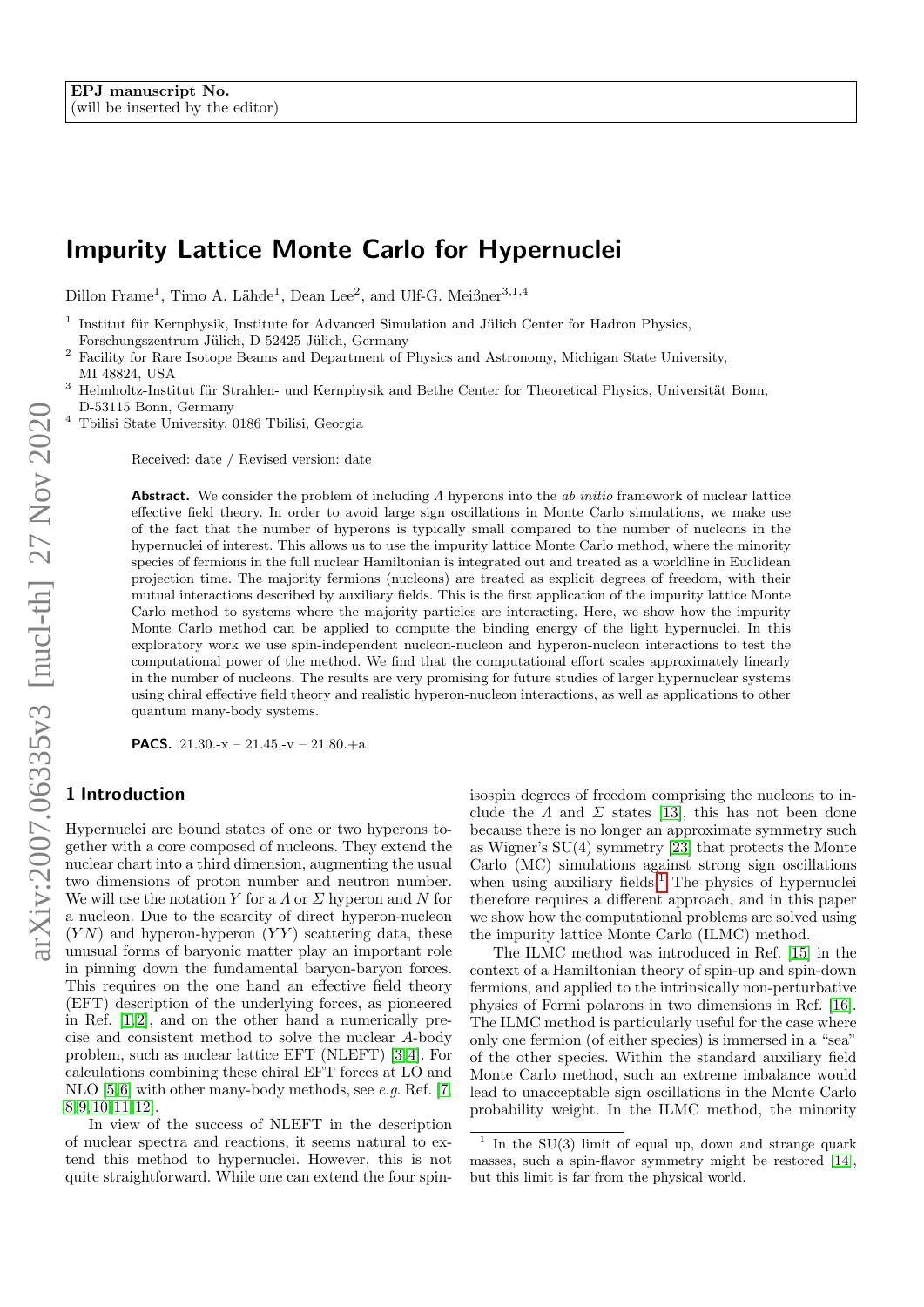particle is "integrated out", resulting in a formalism where only the majority species fermions appear as explicit degrees of freedom, while the minority fermion is represented by a "worldline" in Euclidean projection time. The spatial position of this worldline is updated using Monte Carlo updates, while the interactions between the majority fermions are described by the auxiliary field formalism [\[4\]](#page-8-3).

Here, we apply the ILMC method to the inclusion of hyperons into NLEFT simulations. We identify the Λ hyperon as the minority species, which we represent by a worldline in Euclidean time. This Λ worldline is treated as immersed in an environment consisting of some number of nucleons. We focus on the Monte Carlo calculation of the binding energy of light hypernuclei, by means of a simplified  $YN$  interaction, consisting of a single contact interaction, tuned to a best description of the the empirical binding energies of the s-shell hypernuclei with  $A = 3, 4, 5, 2$  $A = 3, 4, 5, 2$  For the NN interaction, we use a simple leading order interaction similar to that described in Ref. [\[17\]](#page-9-2). We benchmark our ILMC results against Lanczos calculations of transfer matrix and exact Euclidean projection calculations with initial/final states and number of time steps that match the ILMC calculations. We note that our Monte Carlo method is free from any approximation about the nodal structure of the many-body wave function. This is the first application of such unconstrained Monte Carlo simulations to hypernuclei.

This paper is organized as follows. In Sec. [2,](#page-1-1) we present the path integral formalism for our system of nucleons and one hyperon. We first write the nucleon-nucleon interaction first without auxiliary fields and then with auxiliary fields. In Sec. [3](#page-2-0) we present the equivalent system using normal-ordered transfer matrices. In Sec. [4,](#page-3-0) we derive the impurity worldline formalism for the chosen  $YN$  interaction, and introduce the concept of the "reduced" transfer matrix operator, which acts on the nucleons only. In Sec. [5,](#page-4-0) we discuss the Monte Carlo updating of the hyperon worldline and the auxiliary fields, which encode the interactions between nucleons. In Sec. [6,](#page-6-0) we present results for the ground state energies of the s-shell nuclei and hypernuclei. In Sec. [7,](#page-8-15) we conclude with a discussion of future improvements and applications of the impurity lattice Monte Carlo method to hypernuclei and other quantum many-body systems.

## <span id="page-1-1"></span>2 Path integral formalism

We develop the ILMC formalism following Ref. [\[15\]](#page-8-13), who considered a system of spin-up and spin-down fermions, with a contact interaction which operates between fermions of opposite spin. The situation here is completely analogous, we have one majority species, the nucleons, and one impurity, the  $\Lambda$ . As usual in NLEFT, we consider positions on a spatial lattice denoted by  $\vec{n}$  and lattice spacing a. We

also assume that Euclidean time has been discretized, such that slices of the Euclidean time are denoted by  $n_t$  with temporal lattice spacing  $a_t$ . The partition function can be expressed in terms of the Grassmann path integral

<span id="page-1-2"></span>
$$
\mathcal{Z} = \int \left[ \prod_{\substack{\vec{n}, n_t \\ s = N, Y}} d\zeta_s(\vec{n}, n_t) d\zeta_s^*(\vec{n}, n_t) \right] \exp(-S[\zeta, \zeta^*]), \tag{1}
$$

where the subscripts  $N$  refer to all nucleon spin and isospin components and Y refers to all hyperon spin components. In this study we consider only  $\Lambda$  hyperons. In future work we will also consider  $\Sigma$  hyperons or account for their influence via three-baryon interactions involving a  $\Lambda$  and two nucleons. We also make the simplifying assumption that the hyperon-nucleon and nucleon-nucleon interaction are spin-independent and neglect Coulomb interactions. Because of the spin-independent interaction and the fact that we have only one Lambda hyperon, from this point onward we can restrict our attention to only one spin component of the hyperon.

Assuming that the exponent of the Euclidean action in Eq. [\(1\)](#page-1-2) is treated by a Trotter decomposition, we find

$$
S[\zeta, \zeta^*] \equiv \sum_{n_t} \left\{ S_t[\zeta, \zeta^*, n_t] + S_Y[\zeta, \zeta^*, n_t] + S_N[\zeta, \zeta^*, n_t] + S_N[\zeta, \zeta^*, n_t] + S_{NN}[\zeta, \zeta^*, n_t] \right\},\tag{2}
$$

where the component due to the time derivative is

$$
S_t[\zeta, \zeta^*, n_t] \equiv \sum_{\vec{n}, s = N, Y} \zeta_s^*(\vec{n}, n_t)
$$

$$
\times \left[ \zeta_s(\vec{n}, n_t + 1) - \zeta_s(\vec{n}, n_t) \right], \qquad (3)
$$

while  $S_Y$  and  $S_N$  describe the kinetic energies of the hyperons and nucleons, respectively. Further,  $S_{YN}$  provides the  $YN$  interaction, and  $S_{NN}$  the  $NN$  interaction, which we shall consider next.

#### 2.1 The hyperon-nucleon interaction

For the hyperons, we take for simplicity the lowest-order (unimproved) kinetic energy

$$
S_Y[\zeta, \zeta^*, n_t] \equiv 6h \sum_{\vec{n}} \zeta_Y^*(\vec{n}, n_t) \zeta_Y(\vec{n}, n_t)
$$

$$
-h \sum_{\vec{n}} \sum_{l=1}^3 \zeta_Y^*(\vec{n}, n_t) \left[ \zeta_Y(\vec{n} + \hat{e}_l, n_t) + \zeta_Y(\vec{n} - \hat{e}_l, n_t) \right],
$$

$$
(4)
$$

with

$$
h \equiv \frac{\alpha_t}{2m_Y},\tag{5}
$$

<span id="page-1-0"></span><sup>&</sup>lt;sup>2</sup> We are well aware of the importance of the  $AN$ - $\Sigma N$  transition. However, we choose a simple starting point for this exploratory study and will consider more realistic interactions in a later publication.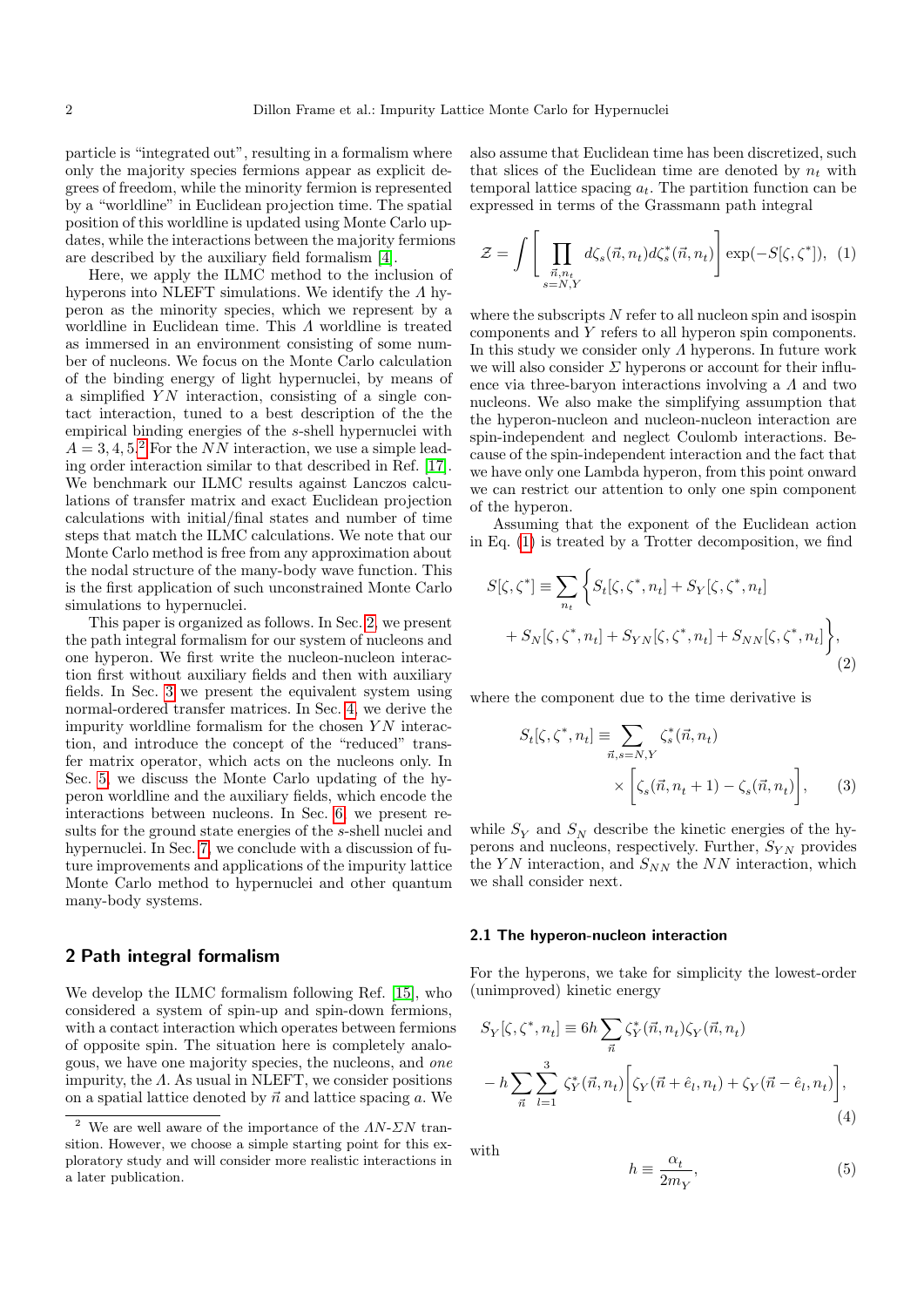where  $m_Y$  is the hyperon mass, and we have defined  $\alpha_t \equiv$  $a_t/a$  as the ratio of temporal and spatial lattice spacings.

The  $YN$  interaction is given by

$$
S_{YN}[\zeta, \zeta^*, n_t] \equiv \alpha_t C_{YN} \sum_{\vec{n}} \rho_N(\vec{n}, n_t) \rho_Y(\vec{n}, n_t), \qquad (6)
$$

where

$$
\rho_N(\vec{n}, n_t) \equiv \sum_{i,j} \rho_{i,j}(\vec{n}, n_t) \equiv \sum_{i,j} \zeta_{i,j}^*(\vec{n}, n_t) \zeta_{i,j}(\vec{n}, n_t), \tag{7}
$$

and

$$
\rho_Y(\vec{n},n_t) \equiv \zeta_Y^*(\vec{n},n_t) \zeta_Y(\vec{n},n_t), \eqno(8)
$$

are nucleon and hyperon densities, respectively, with spin  $i = 0, 1$  (up, down) and isospin  $j = 0, 1$  (proton, neutron). The tuning of the coupling constant  $C_{YN}$  is discussed in Section [6.](#page-6-0)

Note that this is a simplified version of the pionless EFT calculation of Ref. [\[18\]](#page-9-3), which also included a threebody interaction at LO. Such an interaction is sub-leading in chiral EFT approaches (such as NLEFT). See also the recent work in Ref. [\[19\]](#page-9-4).

#### 2.2 The nucleon-nucleon interaction

For the kinetic energy of the nucleon degrees of freedom, we likewise use the lowest-order expression

$$
S_N[\zeta, \zeta^*, n_t] \equiv \frac{3\alpha_t}{m_N} \sum_{\vec{n}} \rho_N(\vec{n}, n_t)
$$

$$
- \frac{\alpha_t}{2m_N} \sum_{\vec{n}} \sum_{l=1}^3 \left[ \rho_N(\vec{n}, \vec{n} + \hat{e}_l, n_t) + \rho_N(\vec{n}, \vec{n} - \hat{e}_l, n_t) \right],
$$

$$
(9)
$$

where

$$
\rho_N(\vec{n}, \vec{n}', n_t) \equiv \sum_{i,j} \zeta_{i,j}^*(\vec{n}, n_t) \zeta_{i,j}(\vec{n}', n_t), \qquad (10)
$$

$$
\rho_N(\vec{n}, n_t) \equiv \rho_N(\vec{n}, \vec{n}, n_t), \tag{11}
$$

and  $m_N$  is the nucleon mass. Here, the  $\hat{e}_l$  are unit vectors in lattice direction l.

The Wigner SU(4)-symmetric part of the leading-order (LO) NN interaction of Refs. [\[20,](#page-9-5) [21,](#page-9-6) [22\]](#page-9-7) is used for the present work. This is an approximate symmetry [\[23\]](#page-9-0) of the low-energy nucleon-nucleon interactions, where the spin and isospin degrees of freedom of the nucleons can be rotated as four components of an SU(4) multiplet. We have

$$
S_{NN}[\zeta, \zeta^*, n_t] \equiv \frac{\alpha_t C_{NN}}{2} \sum_{\vec{n}, \vec{n}', \vec{n}''} \rho_N^s(\vec{n}', n_t) f_{s_L}(\vec{n}' - \vec{n})
$$

$$
\times f_{s_L}(\vec{n} - \vec{n}'') \rho_N^s(\vec{n}'', n_t), \tag{12}
$$

where

$$
\rho_N^s(\vec{n}, n_t) \equiv \sum_{i,j} \zeta_{i,j}^{s_{\rm NL}*}(\vec{n}, n_t) \zeta_{i,j}^{s_{\rm NL}}(\vec{n}, n_t), \qquad (13)
$$

is the smeared nucleon density, and the (local) smearing function  $f_{s_L}$  is defined as

$$
f_{s_{\text{L}}}(\vec{n}) \equiv 1 \text{ for } |\vec{n}| = 0,
$$
  
\n
$$
\equiv s_{\text{L}} \text{ for } |\vec{n}| = 1,
$$
  
\n
$$
\equiv 0 \text{ otherwise,}
$$
 (14)

and the (non-locally) smeared Grassmann fields are given by

$$
\zeta_{i,j}^{s_{\rm NL}}(\vec{n}, n_t) \equiv \zeta_{i,j}(\vec{n}, n_t) + s_{\rm NL} \sum_{|\vec{n}'|=1} \zeta_{i,j}(\vec{n} + \vec{n}', n_t), (15)
$$

and

$$
\zeta_{i,j}^{s_{\rm NL}*}(\vec{n}, n_t) \equiv \zeta_{i,j}^*(\vec{n}, n_t) + s_{\rm NL} \sum_{|\vec{n}'|=1} \zeta_{i,j}^*(\vec{n} + \vec{n}', n_t), (16)
$$

where the values of the parameters  $C_{NN}$ ,  $s_{\text{L}}$  and  $s_{\text{NL}}$  used for the present work are discussed in Section [6](#page-6-0) (see also Ref. [\[17\]](#page-9-2) for a full treatment).

For the NN interaction we can reduce the expressions quadratic in the nucleon densities using the relation

$$
\exp\left(-\frac{\alpha_t C_{NN}}{2}\tilde{\rho}^2\right) = \frac{1}{\sqrt{2\pi}} \int_{-\infty}^{\infty} d\phi \, e^{-\frac{\phi^2}{2}} \exp\left(\sqrt{-\alpha_t C_{NN}} \phi \tilde{\rho}\right),\tag{17}
$$

where

$$
\tilde{\rho} \equiv \sum_{\vec{n}'} f_{s_{\rm L}}(\vec{n} - \vec{n}') \rho_N^s(\vec{n}', n_t),\tag{18}
$$

for each lattice site  $(\vec{n}, n_t)$ , such that  $\phi(\vec{n}, n_t)$  is treated as a scalar auxiliary (Hubbard-Stratonovich) field. The NN action then becomes

$$
\exp(-S_{NN}[\zeta, \zeta^*, n_t])
$$
  
= 
$$
\int \prod_{\vec{n}} \left[ \frac{d\phi(\vec{n}, n_t)}{\sqrt{2\pi}} e^{-\frac{1}{2}\phi^2(\vec{n}, n_t)} \right] \exp(-S_{\phi N}[\zeta, \zeta^*, n_t]),
$$
 (19)

for Euclidean time slice  $n_t$ , where

$$
S_{\phi N}[\zeta, \zeta^*, n_t] = -\sqrt{-\alpha_t C_{NN}}\n\times \sum_{\vec{n}, \vec{n}'} \phi(\vec{n}, n_t) f_{s_L}(\vec{n} - \vec{n}') \rho_N^s(\vec{n}', n_t),
$$
\n(20)

for  $C_{NN} < 0$ .

In the ILMC calculations, the path integral over the auxiliary field  $\phi$  is evaluated using either local Metropolis algorithm updates or global lattice updates using the hybrid Monte Carlo (HMC) algorithm. See Ref. [\[17\]](#page-9-2) for more details on efficient Monte Carlo algorithms.

### <span id="page-2-0"></span>3 Transfer matrix formalism

Derivations of Feynman rules are usually easier to perform in the Grassmann formalism. However, actual NLEFT calculations are performed using the transfer matrix Monte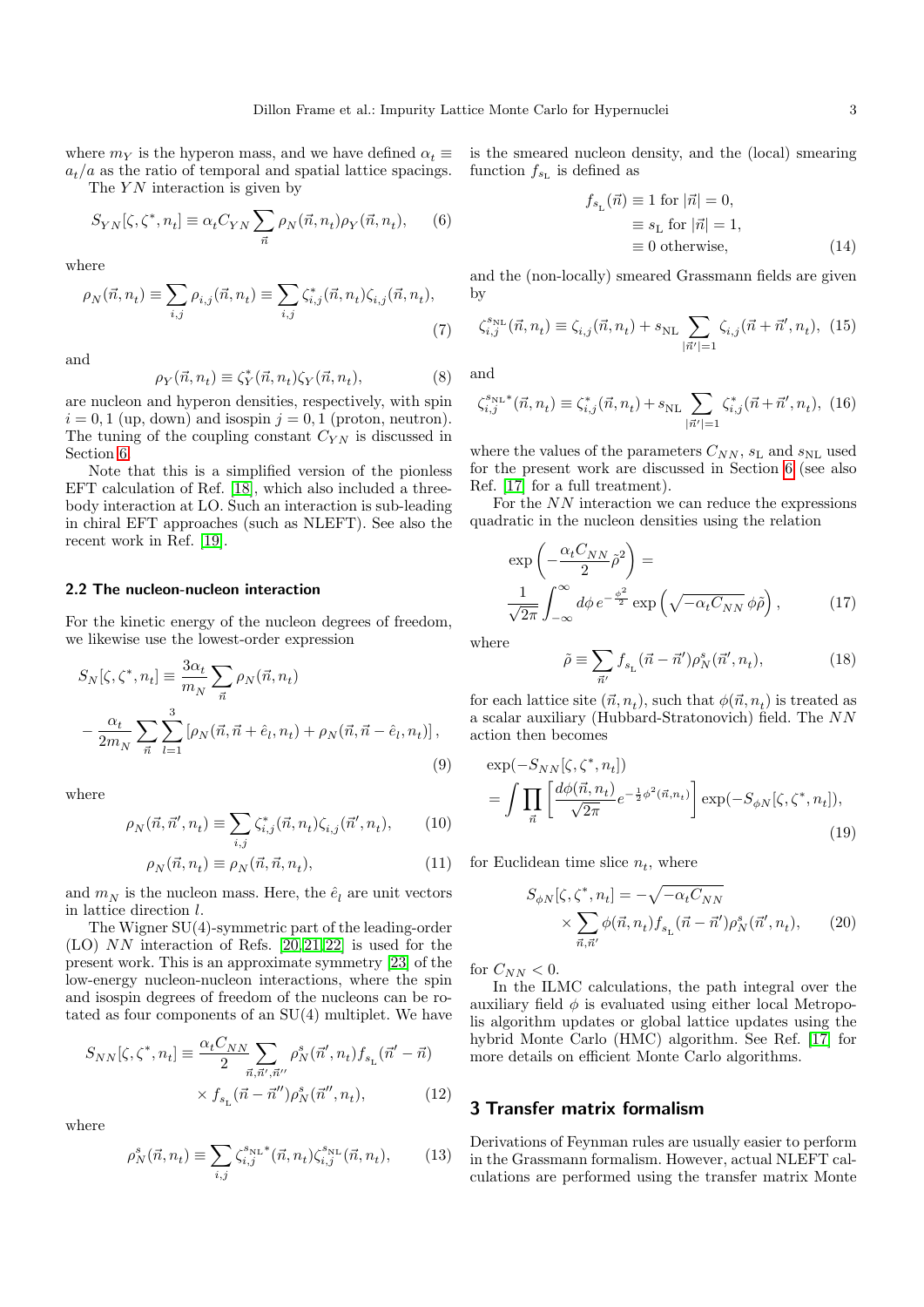Carlo method. As noted in Ref. [\[15\]](#page-8-13), the Grassmann and transfer matrix operator formulations are connected by the exact relationship

$$
\text{Tr}\left\{ : f_{N_t-1}[a_s(\vec{n}), a_{s'}^\dagger(\vec{n}')] : \cdots : f_0[a_s(\vec{n}), a_{s'}^\dagger(\vec{n}')] : \right\} = \int \left[ \prod_{\substack{\vec{n}, n_t \\ s = N, Y}} d\zeta_s(\vec{n}, n_t) d\zeta_s^*(\vec{n}, n_t) \right] \exp\left( - \sum_{n_t} S_t[\zeta, \zeta^*, n_t] \right) \times \prod_{n_t=0}^{N_t-1} f_{n_t}[\zeta_s(\vec{n}, n_t), \zeta_{s'}^*(\vec{n}', n_t)], \tag{21}
$$

where f is an arbitrary function,  $a_s^{\dagger}$  and  $a_s$  denote creation and annihilation operators for the fermion degrees of freedom, and the colons signify normal ordering. Using this identity, we can write the partition function in Eq. [\(1\)](#page-1-2) as

$$
\mathcal{Z} = \text{Tr}(\hat{M}^{N_t}),\tag{22}
$$

where  $\hat{M}$  is the (normal-ordered) transfer matrix operator.

We can use Eq. [\(21\)](#page-3-1) to define the full transfer matrix operator as

$$
\hat{M} = : \exp(-\alpha_t \hat{H}) : . \tag{23}
$$

with Hamiltonian

$$
\hat{H} \equiv \hat{H}_0^N + \hat{H}_0^Y + \hat{H}_{NN} + \hat{H}_{YN}.
$$
 (24)

We now go through each of these terms. The nucleon kinetic energy term is

$$
\hat{H}_0^N \equiv \frac{3}{m_N} \sum_{\vec{n}} \hat{\rho}_N(\vec{n}) \n- \frac{1}{2m_N} \sum_{\vec{n}} \sum_{l=1}^3 [\hat{\rho}_N(\vec{n}, \vec{n} + \hat{e}_l) + \hat{\rho}_N(\vec{n}, \vec{n} - \hat{e}_l)],
$$
\n(25)

with

$$
\hat{\rho}_N(\vec{n}, \vec{n}') \equiv \sum_{i,j} a_{i,j}^\dagger(\vec{n}) a_{i,j}(\vec{n}'),\tag{26}
$$

$$
\hat{\rho}_N(\vec{n}) \equiv \hat{\rho}_N(\vec{n}, \vec{n}). \tag{27}
$$

The hyperon kinetic energy term is

$$
\hat{H}_0^N \equiv \frac{3}{m_Y} \sum_{\vec{n}} \hat{\rho}_Y(\vec{n}) \n- \frac{1}{2m_Y} \sum_{\vec{n}} \sum_{l=1}^3 \left[ \hat{\rho}_Y(\vec{n}, \vec{n} + \hat{e}_l) + \hat{\rho}_Y(\vec{n}, \vec{n} - \hat{e}_l) \right], (28)
$$

with

$$
\hat{\rho}_Y(\vec{n}, \vec{n}') \equiv \sum_{i,j} a_Y^{\dagger}(\vec{n}) a_Y(\vec{n}'), \tag{29}
$$

$$
\hat{\rho}_Y(\vec{n}) \equiv \hat{\rho}_Y(\vec{n}, \vec{n}). \tag{30}
$$

The NN interaction is

$$
\hat{H}_{NN} = \frac{C_{NN}}{2} : \sum_{\vec{n}, \vec{n}', \vec{n}''} \hat{\rho}_N^s(\vec{n}') f_{s_L}(\vec{n}' - \vec{n}) \times f_{s_L}(\vec{n} - \vec{n}'') \hat{\rho}_N^s(\vec{n}'') ;
$$
\n(31)

with

$$
\hat{\rho}_N^s(\vec{n}) \equiv \sum_{i,j} a_{i,j}^{s_{\rm NL}\dagger}(\vec{n}) a_{i,j}^{s_{\rm NL}}(\vec{n}), \tag{32}
$$

<span id="page-3-1"></span>and the operators  $a_{i,j}^{s_{\text{NL}}}(\vec{n})$  and  $a_{i,j}^{s_{\text{NL}}}(\vec{n})$  are defined in terms of the (non-locally) smeared annihilation and creation operators

$$
a_{i,j}^{s_{\rm NL}}(\vec{n}) \equiv a_{i,j}(\vec{n}) + s_{\rm NL} \sum_{|\vec{n}'|=1} a_{i,j}(\vec{n} + \vec{n}'), \tag{33}
$$

and

$$
a_{i,j}^{s_{\rm NL}\dagger}(\vec{n}) \equiv a_{i,j}^{\dagger}(\vec{n}) + s_{\rm NL} \sum_{|\vec{n}'|=1} a_{i,j}^{\dagger}(\vec{n} + \vec{n}'). \tag{34}
$$

The  $YN$  interaction is

$$
\hat{H}_{YN} = C_{YN} \sum_{\vec{n}} \hat{\rho}_N(\vec{n}) \hat{\rho}_Y(\vec{n}). \tag{35}
$$

When rewriting the nucleon-nulceon interaction with auxiliary fields, the partition function takes the form

$$
\mathcal{Z} = \int \prod_{\vec{n}, n_t} \left[ \frac{d\phi(\vec{n}, n_t)}{\sqrt{2\pi}} e^{-\frac{1}{2}\phi^2(\vec{n}, n_t)} \right] \text{Tr}[\hat{M}^{(N_t - 1)} \cdots \hat{M}^{(0)}],\tag{36}
$$

 $\hat{M}^{(n_t)} \equiv : \exp(-\alpha_t \hat{H}^{(n_t)}):$ 

where

with

$$
\hat{H}^{(n_t)} \equiv \hat{H}_0^N + \hat{H}_0^Y + \hat{H}_{\phi N}^{(n_t)} + \hat{H}_{YN},
$$
 (38)

 $(37)$ 

and

$$
\hat{H}_{\phi N}^{(n_t)} = -\sqrt{-\alpha_t C_{NN}}\n\times \sum_{\vec{n},\vec{n}'} \phi(\vec{n}, n_t) f_{s_L}(\vec{n} - \vec{n}') \hat{\rho}_N^s(\vec{n}', n_t).
$$
\n(39)

# <span id="page-3-0"></span>4 Impurity worldlines and reduced transfer matrices

We now integrate out the hyperon degree of freedom and derive a "reduced" transfer matrix operator  $\dot{M}$ , which acts on the nucleon degrees of freedom only. Let us consider the transfer matrix between time slices  $n_t$  and  $n_t + 1$ . Let  $|\vec{n}\rangle$ represent the state with the hyperon at lattice site  $\vec{n}$ . We first consider the case when the hyperon hops from lattice site  $\vec{n}$  to  $\vec{n} \pm \hat{e}_l$ . We then have

$$
\langle \vec{n} \pm \hat{e}_l | \hat{M}^{(n_t)} | \vec{n} \rangle = \hat{M}^{(n_t)}_{\vec{n} \pm \hat{e}_l, \vec{n}} \tag{40}
$$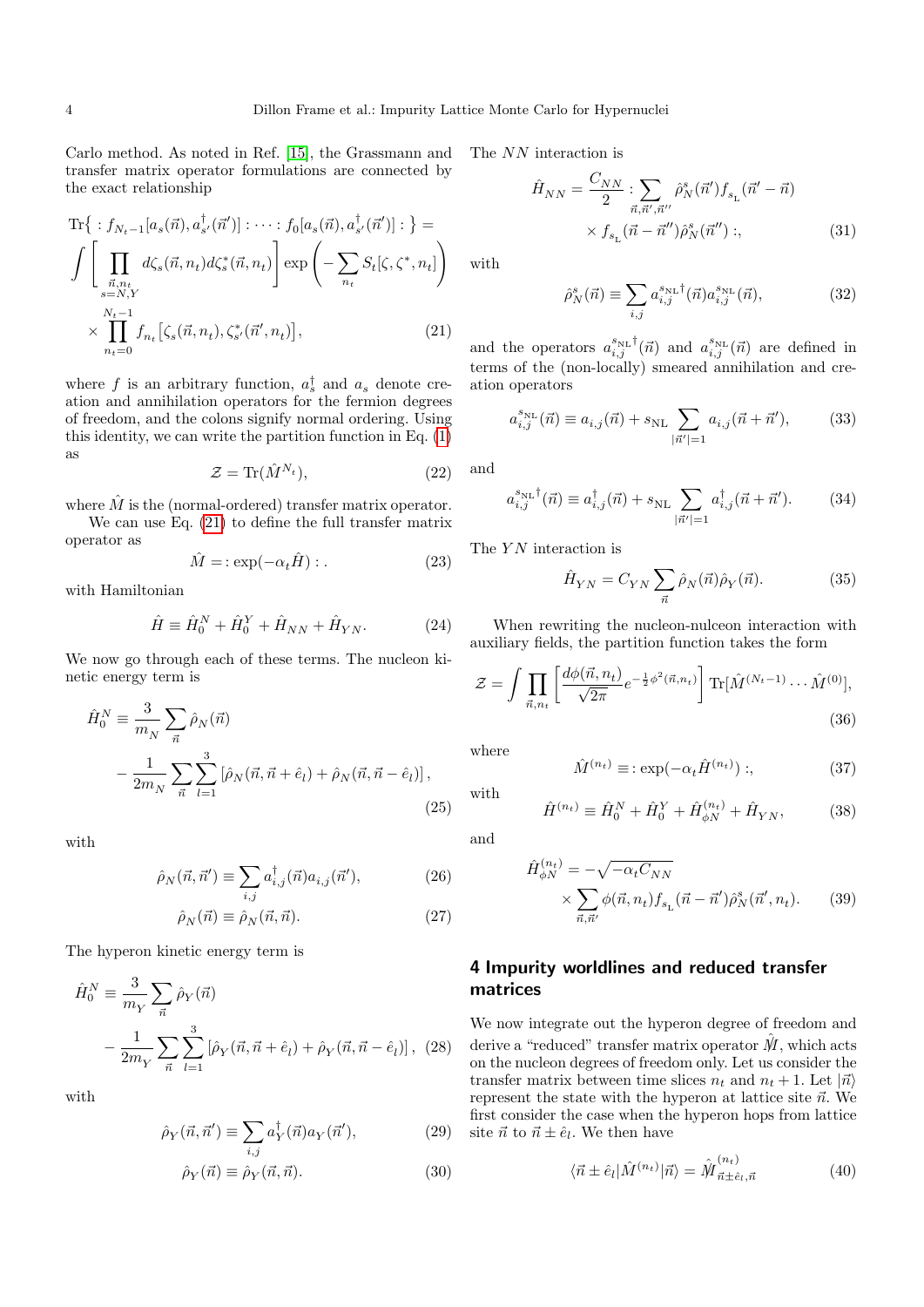where

where  $\mathcal{\hat{M}}_{\vec{n}\pm\hat{e}_l,\vec{n}}^{(n_t)}$  is the reduced transfer matrix operator acting on only the nucleons with

<span id="page-4-4"></span>
$$
\hat{M}_{\vec{n}\pm\hat{e}_l,\vec{n}}^{(n_t)} = h : \exp(-\alpha_t \hat{H}_{\vec{n}\pm\hat{e}_l,\vec{n}}^{(n_t)});
$$
\n(41)

where

$$
\hat{H}^{(n_t)}_{\vec{n}\pm\hat{e}_l,\vec{n}} = H_0^N + \hat{H}_0^Y + \hat{H}_{\phi N}^{(n_t)}.
$$
\n(42)

Next we consider the case when the hyperon remains at lattice site  $\vec{n}$  between time slices  $n_t$  and  $n_t + 1$ . We then have

$$
\langle \vec{n} | \hat{M}^{(n_t)} | \vec{n} \rangle = \hat{M}^{(n_t)}_{\vec{n},\vec{n}}, \tag{43}
$$

where the reduced transfer matrix is

<span id="page-4-1"></span>
$$
\hat{M}_{\vec{n},\vec{n}}^{(n_t)} = (1 - 6h) : \exp(-\alpha_t \hat{H}_{\vec{n},\vec{n}}^{(n_t)}):,
$$
\n(44)

with

$$
\hat{H}^{(n_t)}_{\vec{n},\vec{n}} = H_0^N + \hat{H}_0^Y + \hat{H}^{(n_t)}_{\phi N} + \frac{C_{YN}}{1 - 6h} \hat{\rho}_N(\vec{n}) + \cdots
$$
 (45)

The ellipses refers to terms with higher powers of  $\hat{\rho}$  and additional factors of  $\alpha_t$ . These are lattice artifacts that disappear in the limit  $\alpha_t \to 0$ . They are needed to cancel the higher-order powers of the  $C_{YN}$  term when expanding the exponential in Eq. [\(44\)](#page-4-1) beyond the linear term. In the full transfer matrix such terms vanish upon normal ordering of the hyperon field since we have only one hyperon in our system. However, when we integrate out the hyperon worldline, such terms no longer vanish since the hyperon is no longer a dynamical field.

In our simulations here we drop all such higher-order terms from our ILMC simulations. This choice constitutes a redefinition of our starting interaction to include some small higher-body interactions between the hyperon and more than one nucleon. Since we will take  $\alpha_t$  to be very small, the most important induced higher-body interaction is a small three-body interaction. The three-body interaction has the form

<span id="page-4-5"></span>
$$
\hat{H}_{YNN} = -\frac{\alpha_t C_{YN}^2}{2(1 - 6h)} \sum_{\vec{n}} \hat{\rho}_N(\vec{n}) \hat{\rho}_N(\vec{n}) \hat{\rho}_Y(\vec{n}), \qquad (46)
$$

We see explicitly that this term is a lattice artifact that disappears when  $\alpha_t \to 0$ .

# <span id="page-4-0"></span>5 Monte Carlo calculation

We now describe how ILMC calculations are performed using the Projection Monte Carlo (PMC) method. Let us first assume that the impurity has been fixed at a given spatial lattice site, and that no "hopping" of the impurity occurs during the Euclidean time evolution. We shall then relax this constraint, and discuss a practical algorithm for updating the configuration of the hyperon worldline.

#### 5.1 Stationary impurity

For a stationary hyperon impurity, the reduced transfer matrix is given by Eq. [\(44\)](#page-4-1), and for the purposes of the PMC calculation, we define the Euclidean projection amplitude

$$
Z_{jk}(N_t) \equiv \langle \psi_j | \hat{\mathcal{W}}^{N_t} | \psi_k \rangle, \tag{47}
$$

for a product of  $N_t$  Euclidean time slices, where j and k denote different initial cluster states. As usual, this is expressed as a determinant of single-particle amplitudes, which gives

<span id="page-4-2"></span>
$$
Z_{jk}(N_t) = \det M_{p \times p}^{jk},\tag{48}
$$

$$
M_{p\times p}^{jk} = \begin{pmatrix} \langle \phi_{0,j} | \hat{\mathcal{W}}^{N_t} | \phi_{0,k} \rangle & \langle \phi_{0,j} | \hat{\mathcal{W}}^{N_t} | \phi_{1,k} \rangle & \cdots \\ \langle \phi_{1,j} | \hat{\mathcal{W}}^{N_t} | \phi_{0,k} \rangle & \langle \phi_{1,j} | \hat{\mathcal{W}}^{N_t} | \phi_{1,k} \rangle & \cdots \\ \vdots & \vdots & \ddots \end{pmatrix}, \quad (49)
$$

for  $p$  nucleons. By means of the projection amplitudes  $(48)$ , we construct

<span id="page-4-3"></span>
$$
[\hat{M}^a(N_t)]_{qq'} \equiv \sum_{q''} Z^{-1}_{qq''}(N_t) Z_{q''q'}(N_t + 1), \tag{50}
$$

which is known as the "adiabatic transfer matrix". If we denote the eigenvalues of [\(50\)](#page-4-3) by  $\lambda_i(N_t)$ , we find

$$
\lambda_i(N_t) = \exp(-\alpha_t E_i(N_t + 1/2)),\tag{51}
$$

such that the low-energy spectrum is given by the "transient" energies

$$
E_i(N_t + 1/2) = -\frac{\log(\lambda_i(N_t))}{\alpha_t},
$$
\n(52)

at finite temporal lattice spacing  $a_t$ . For the case of a single trial cluster state with  $p$  nucleons, Eq. [\(48\)](#page-4-2) reduces to

$$
Z(N_t) = \det M_{p \times p}^{00},\tag{53}
$$

for the case of a single trial state. The ground-state energy is obtained from

$$
E_0(N_t + 1/2) = -\frac{\log(Z(N_t + 1)/Z(N_t))}{\alpha_t},\tag{54}
$$

in the limit  $N_t \to \infty$ , where the exact low-energy spectrum of the transfer matrix will be recovered. Note that the argument  $N_t + 1/2$  is conventionally assigned to the transient energy computed from the ratio of projection amplitudes evaluated at Euclidean time steps  $N_t + 1$  and  $N_t$ .

As an example, for the hypertriton we have  $p = 2$ nucleons after the impurity hyperon has been integrated out. We start the Euclidean time projection with a single initial trial cluster state  $(j = k = 0)$  consisting of a spin-up proton and a spin-up neutron. As there are no terms that mix spin or isospin, the other components of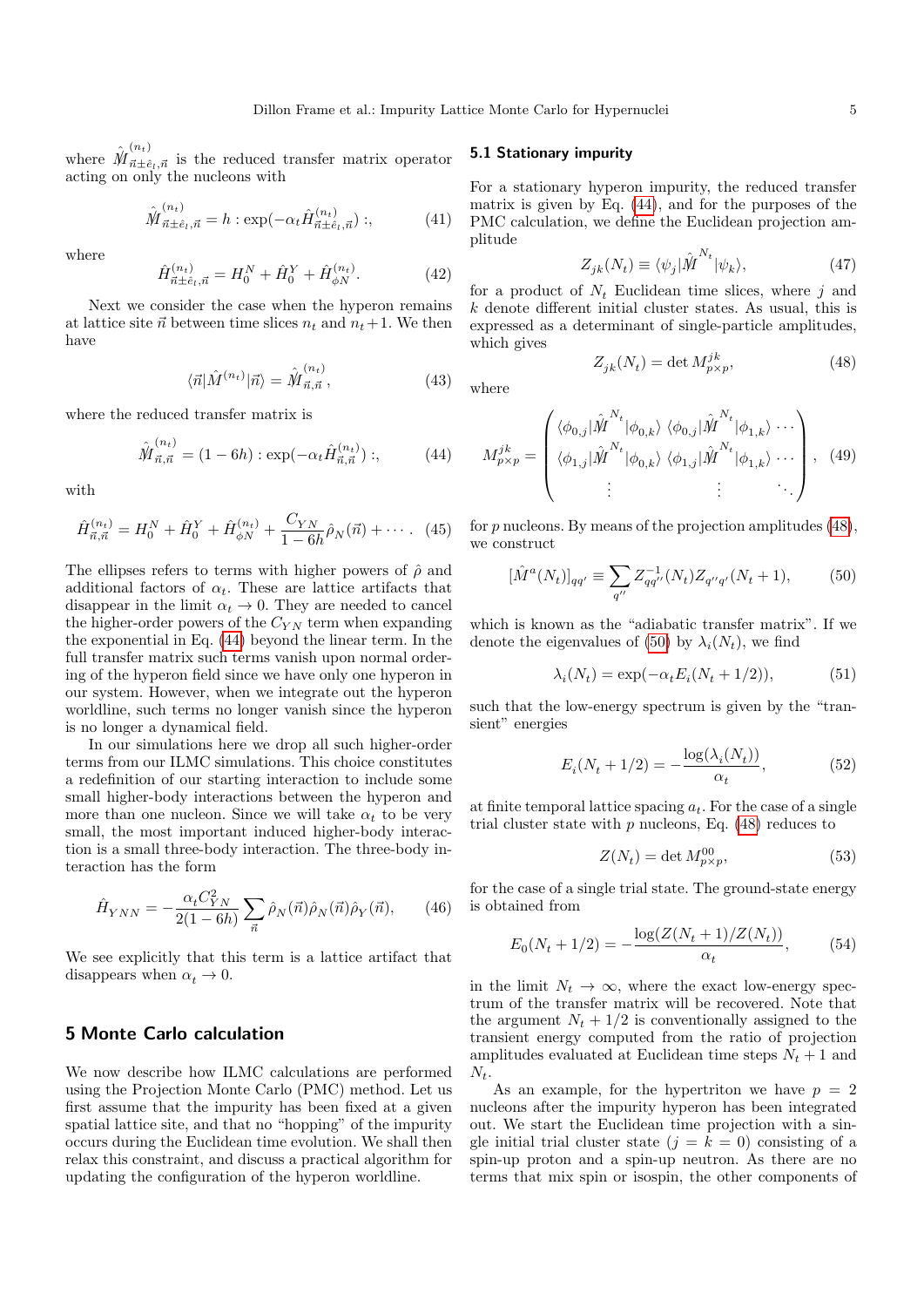each single-particle state are set to zero, and remain so during the PMC calculation. For the spatial parts of the nucleon wave functions, we may choose, for example, the zero-momentum state

$$
|\phi_{0,0}\rangle = |\phi_{1,0}\rangle = \langle 0,0,0\rangle, \tag{55}
$$

in the notation of Ref. [\[15\]](#page-8-13), which denotes plane-wave orbitals in a cubic box. In principle, we may also choose any other plane-wave state with non-zero momentum (see Table 1 of Ref. [\[15\]](#page-8-13)), or any other more complicated trial state. For the heavier nuclei, it is indeed better to choose an initial state where the nucleons are clustered together. In this case we sum over all possible translations of the cluster in order construct an initial state with zero total momentum.

#### 5.2 Hopping impurity

If the hyperon impurity is allowed to hop between nearestneighbor sites (from one Euclidean time slice to the next), the Euclidean projection amplitude becomes a sum over hyperon worldline configurations. This gives

$$
Z_{jk}(N_t) \equiv \sum_{\vec{n}_0,\dots,\vec{n}_{N_t}} \langle \psi_j | \hat{\mathcal{M}}_{\{\vec{n}_j\}}^{N_t} | \psi_k \rangle, \tag{56}
$$

where the product

$$
\hat{\mathcal{M}}_{\{\vec{n}_j\}}^{N_t} \equiv \hat{\mathcal{M}}_{\vec{n}_{N_t},\vec{n}_{N_t-1}} \hat{\mathcal{M}}_{\vec{n}_{N_t-1},\vec{n}_{N_t-2}} \dots \hat{\mathcal{M}}_{\vec{n}_2,\vec{n}_1} \hat{\mathcal{M}}_{\vec{n}_1,\vec{n}_0},\tag{57}
$$

is expressed in terms of the reduced transfer matrices [\(44\)](#page-4-1) and [\(41\)](#page-4-4). Here,  $\vec{n}_j$  denotes the spatial position of the hyperon impurity (which has been integrated out) on time slice j. The expressions for the projection amplitude and determinant are generalized to

$$
Z_{jk}(N_t) = \sum_{\vec{n}_0, ..., \vec{n}_{N_t}} \det M_{p \times p}^{jk},
$$
 (58)

where

$$
M_{p\times p}^{jk} = \begin{pmatrix} \langle \phi_{0,j} | \hat{M}_{\{\vec{n}_j\}}^{N_t} | \phi_{0,k} \rangle \langle \phi_{0,j} | \hat{M}_{\{\vec{n}_j\}}^{N_t} | \phi_{1,k} \rangle \cdots \\ \langle \phi_{1,j} | \hat{M}_{\{\vec{n}_j\}}^{N_t} | \phi_{0,k} \rangle \langle \phi_{1,j} | \hat{M}_{\{\vec{n}_j\}}^{N_t} | \phi_{1,k} \rangle \cdots \\ \vdots \end{pmatrix},
$$
\n(59)

such that the determinant is now to be computed over all possible hyperon wordline configurations.

We note that the worldline configuration is to be updated stochastically using a Metropolis algorithm. Thus, proposed changes in the impurity worldline are accepted or rejected by importance sampling with  $|Z_{jj}(N_t)|$  as the probability weight function. Here,  $j$  denotes one of the initial trial nucleon cluster states.

#### 5.3 Worldline updates

The updating of the impurity worldline is handled in two steps: The generation of a new proposed worldline, and a Metropolis accept/reject step to determine whether to use the generated worldline. For this work, the worldline  $W(\vec{n}, n_t)$  is a function of only the lattice site  $\vec{n}$  and the Euclidean time step  $n_t$ , and is equal to 1 where the impurity is present, and 0 at all other lattice points. From the expressions of the reduced transfer matrices, the worldline at two adjacent time steps,  $W(\vec{n}', n_t)$  and  $W'(\vec{n}', n_t + 1)$ must obey the relation  $|\vec{n} - \vec{n}'| \leq 1$ . For an illustration of the impurity (hyperon) worldline, see Fig. [1.](#page-5-0)



<span id="page-5-0"></span>Fig. 1. Illustration of the hyperon worldline. In the reduced transfer matrix formalism, the hyperon has been "integrated out", and the interaction between the hyperon and the nucleons is mediated by an effective "background field" generated by the hyperon worldline.

For the non-interacting worldline, we can generate new configurations from the free probabilities, as determined from the reduced transfer matrices. In this case,  $P_h = h$  is the hopping probability, and  $P_s = (1-6h)$  is the probability to remain stationary. When initializing the worldline at the beginning of the MC simulation, we may start from a configuration where the worldline is completely stationary ("cold start") or one where the worldline either hops or remains stationary at each time step according to the probabilities  $P_h$  and  $P_s$  ("warm start").

At the beginning of every sweep through the lattice, we propose a new worldline to use for that sweep. This is done by taking the previous worldline and choosing a random time at which we cut the worldline and regenerating it either in the forwards and backwards time direction. The new worldline is then accepted or rejected using a Metropolis accept or reject condition to preserve detailed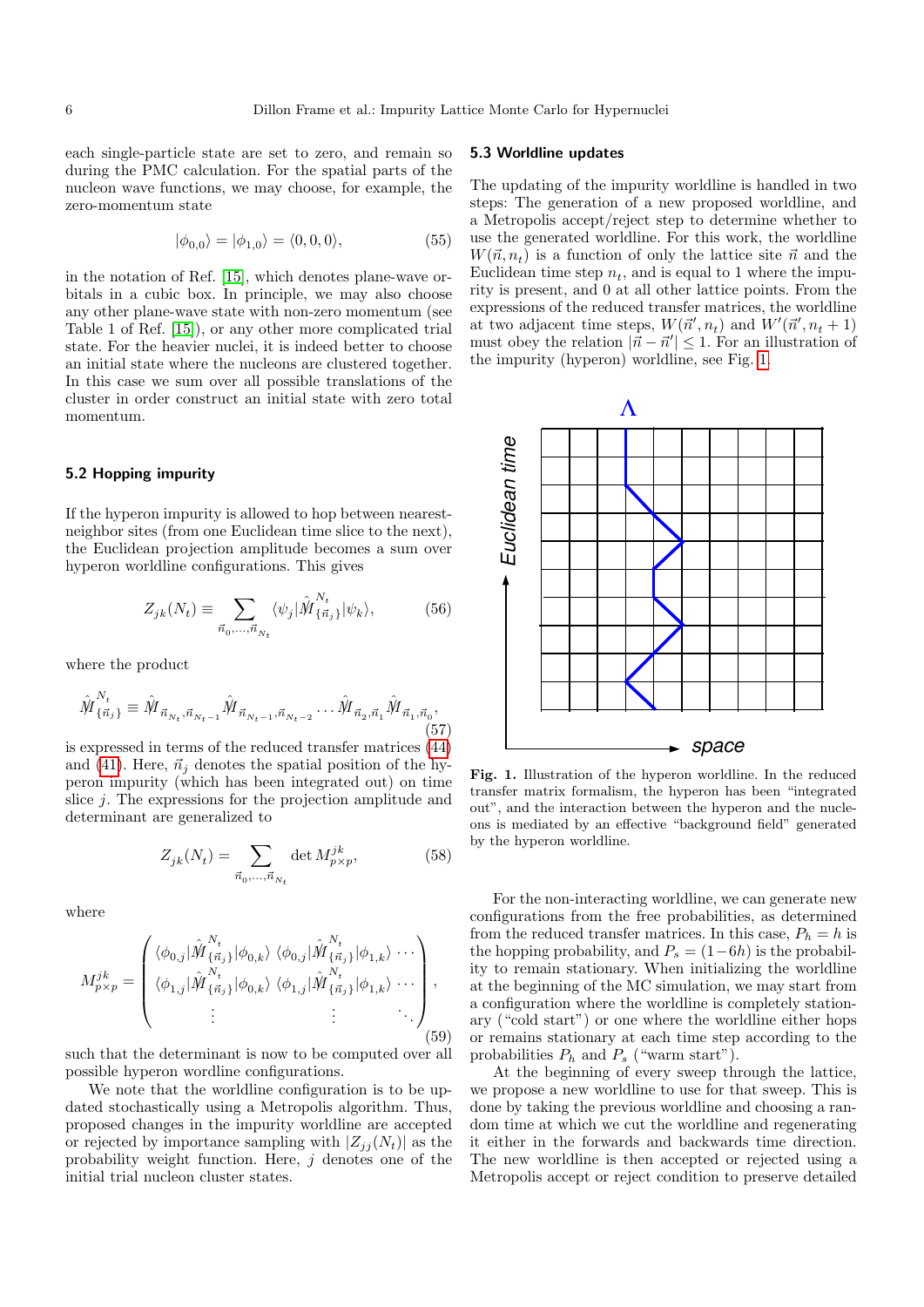balance associated with the absolute value of the amplitude.

#### <span id="page-6-0"></span>6 Results

For the results presented in what follows, we use a spatial lattice spacing  $a = 1/(100 \text{ MeV})$  and temporal lattice spacing of  $a_t = 1/(300 \text{ MeV})$ . The non-local smearing parameter is chosen to be  $s_{NL} = 0.2$ , and the local smearing parameter is set to  $s_L = 0.0$ . Since we only consider s-shell nuclei and hypernuclei in this study, the local attraction provided by  $s_L$  for heavier nuclei is not needed [\[20\]](#page-9-5). The coupling constant  $C_{NN}$  is set to  $-7.5 \times$  $10^{-6}$  MeV<sup>-2</sup>, and this combination of parameters yields a nucleon-nucleon scattering length  $a_{NN} = 6.86$  fm and effective range  $r_{NN} = 1.77$  fm. The scattering length and effective range are calculated using Lüscher's finite volume method [\[24\]](#page-9-8), as described in the Appendix of Ref. [\[25\]](#page-9-9). We find that these parameters produce good results for the average S-wave phase shifts as well as the three- and four-nucleon binding energies. The exact transfer matrix calculation of the three-nucleon system and the Monte Carlo calculation of the four-nucleon system are both described in the following paragraphs. As stated previously, in this study the spin-dependent terms of the nucleonnucleon interaction are not accounted for.

For the  $YN$  interaction, we set  $C_{YN}$  according to the best overall fit to the light hypernuclei. Fitting to the A separation energies for  ${}_{A_{\rm B}}^{3\rm H}, {}_{A}^{4\rm H}/{\rm He}$ , and  ${}_{A}^{5\rm He}$ , we find  $C_{YN} = -1.6 \times 10^{-5} \text{ MeV}^{-2}$ . This gives  $a_{YN} = -0.45 \text{ fm}$ for the scattering length and  $r_{YN} = -0.45$  fm for the effective range. In Table [1,](#page-6-1) we present benchmark calculations of the ILMC results for  ${}^{3}_{A}H$  in comparison with exact transfer matrix calculations. We show the results for the energy as a function of Euclidean projection time.

<span id="page-6-1"></span>**Table 1.** ILMC results for the energy of  $^{3}_{A}H$  versus Euclidean time in comparison with exact transfer matrix results for periodic box length 15.8 fm.

| $N_{t}$ | t (MeV <sup>-1</sup> ) | ILMC (MeV)    | Exact (MeV) |
|---------|------------------------|---------------|-------------|
| 50      | 0.1667                 | $-1.0878(6)$  | $-1.0878$   |
| 100     | 0.3333                 | $-1.4598(9)$  | $-1.4590$   |
| 150     | 0.5000                 | $-1.6778(11)$ | $-1.6760$   |
| 200     | 0.6667                 | $-1.7975(13)$ | $-1.7966$   |
| 250     | 0.8333                 | $-1.8630(17)$ | $-1.8614$   |
| 300     | 1.0000                 | $-1.8971(18)$ | $-1.8954$   |

We see that the agreement is quite good. The initial/final nucleon trial states for these calculations are taken to be spatially constant functions, which correspond to single-particle states of zero momentum in a periodic cubic box. The hyperon initial/final wave function is also taken be a constant function. Since we use a constant initial/final state wave function for the hyperon, the initial/final positions for the hyperon worldline are irrelevant in the Monte Carlo updating process. These exact transfer matrix calculations include the induced three-baryon interaction described in Eq. [\(46\)](#page-4-5).

In Table [2,](#page-6-2) we present exact Lanczos transfer matrix calculations of the ground state of  ${}^{2}H, {}^{3}_{A}H,$  and separation energy  $B_A$ , as a function of periodic box length. In this work, we also present the exact Lanczos transfer matrix calculation wherever it is computationally possible and using Monte Carlo for cases where it is not. Given the extremely small Λ separation energy, it is necessary to go to very large volumes in order to remove finite volume artifacts. Interestingly,  $B_A$  is found to be relatively constant with the periodic box size  $L$ . This suppression of the finite volume dependence is an indication that the asymptotic normalization coefficient of the hypertriton wave function is small [\[26,](#page-9-10) [27\]](#page-9-11).

**Table 2.** Exact transfer matrix results for <sup>2</sup>H,  $^{3}_{A}$ H, and the separation energy  $B_A$  versus periodic box length.

<span id="page-6-2"></span>

| $L$ (fm) | ${}^{2}H$ (MeV) | $^{3}_{A}H$ (MeV) | $B_{\Lambda}$ (MeV) |
|----------|-----------------|-------------------|---------------------|
| 15.8     | $-1.651$        | $-1.932$          | 0.281               |
| 17.8     | $-1.460$        | $-1.712$          | 0.252               |
| 19.7     | $-1.332$        | $-1.569$          | 0.237               |
| 21.7     | $-1.245$        | $-1.474$          | 0.228               |
| 23.7     | $-1.186$        | $-1.410$          | 0.224               |
| 25.6     | $-1.146$        | $-1.368$          | 0.222               |
| 27.6     | $-1.118$        | $-1.339$          | 0.221               |
| 29.6     | $-1.100$        | $-1.319$          | 0.220               |

In Fig. [2,](#page-7-0) we present ILMC results for the  ${^4_\Lambda}\rm H/He$  energy versus Euclidean time. These calculations use a periodic box size of  $L = 15.8$  fm with up to  $N_t = 300$  Euclidean time steps. In order to extract the ground state energy, we use the extrapolation ansatz

<span id="page-6-3"></span>
$$
E(t) = E_0 + c \exp(-\Delta E t),\tag{60}
$$

which takes into account the residual dependence of the first excited state that couples to our initial/final states. For this calculation, we use an initial/final state where the nucleon states have a spatially decaying exponential form with respect to the nucleus center of mass, while the initial/final hyperon wave function is a constant function. It suffices to have an initial/final state with some overlap with the ground state wave function, and we find that these choices work very well.

In Fig. [3,](#page-7-1) we show lattice Monte Carlo (LMC) results for the <sup>4</sup>He energy versus Euclidean time. As there are no hyperons in this system, these are auxiliary field Monte Carlo calculations without impurity worldlines. These calculations use a periodic box size of  $L = 9.9$  fm with up to  $N_t = 150$  Euclidean time steps. In order to extract the ground state energy, we again use the exponential ansatz in Eq. [\(60\)](#page-6-3). For this calculation, we again use an initial/final state where the nucleons have a spatiallydecaying exponential form with respect to the nucleus center of mass.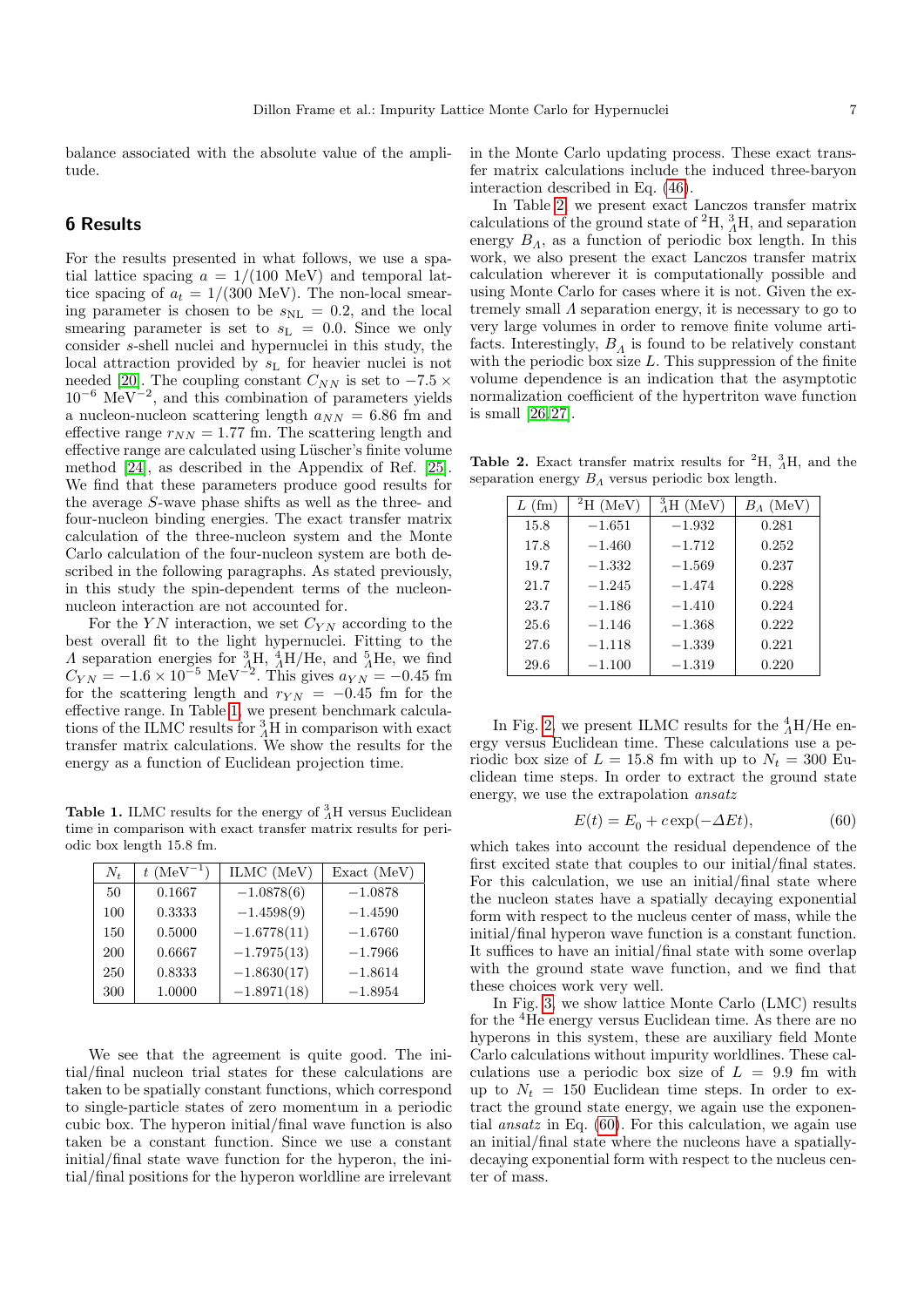

<span id="page-7-0"></span>Fig. 2. ILMC results for the  $^{4}_{\Lambda}$ H/He energy versus Euclidean projection time in a periodic box size of  $L = 15.8$  fm. We extract the ground state energy using an exponential ansatz for the asymptotic time dependence.



<span id="page-7-1"></span>Fig. 3. LMC results for the <sup>4</sup>He energy versus Euclidean projection time in a periodic box size of  $L = 9.9$  fm. We extract the ground state energy using an exponential ansatz for the asymptotic time dependence.

In Fig. [4,](#page-7-2) ILMC results are shown for the  $^{5}_{A}$ He energy versus Euclidean time. These calculations use a periodic box size of  $L = 9.9$  fm with up to  $N_t = 250$  Euclidean time steps. We again use the exponential ansatz from Eq. [\(60\)](#page-6-3) to extract the ground state energy. Similar to the  $^{4}_{A}\text{H/He}$ calculation, here we use an initial/final state where the nucleons have a spatially decaying exponential form with respect to the nucleus center of mass, while the initial/final hyperon wave function is a constant function.

In Table [3,](#page-7-3) we present the lattice results for all of the s-shell nuclei and hypernuclei. The exact transfer matrix results are shown without error bars, while the ILMC and LMC results are shown with error bars that take into ac-



<span id="page-7-2"></span>Fig. 4. ILMC results for the  $^{5}_{A}$ He energy versus Euclidean time in a periodic box size of  $L = 9.9$  fm. We extract the ground state energy using an exponential ansatz for the asymptotic time dependence.

count stochastic errors and extrapolation errors. There is also a residual systematic error due to finite volume effects. For a box size of  $L = 29.6$  fm, the finite volume error on  ${}^{2}H$  is 0.04 MeV, and the estimated finite volume error for  $^{3}_{A}$ H is also  $\simeq 0.04$  MeV. As both corrections are in the same direction (with more binding at finite volume), the resulting finite volume error on the separation energy  $is < 0.002$  MeV.

For a box size of  $L = 15.8$  fm, the finite volume error on  ${}^{3}H$ /He is  $\simeq 0.10$  MeV, and the estimated finite volume errors for  $^{4}_{A}H/He$  are also  $\simeq 0.10$  MeV. For a box size of  $L = 9.9$  fm, the finite volume error on <sup>4</sup>He is  $\simeq 1.5$  MeV, and the estimated finite volume errors for  $^{4}_{\Lambda}$ H/He are  $\simeq$ 2.0 MeV.

<span id="page-7-3"></span>Table 3. Summary of lattice results (exact transfer matrix, ILMC and LMC) for the energies of light nuclei and hypernuclei, and for separation energies. Comparisons with experimental separation energies are given where such data exists. These comparisons are averaged over Wigner  $SU(4)$  and  $\Lambda$  spin components. For the case of  $^{4}_{\Lambda}H/H$ e, we average over the  $0^{+}$ and  $1^+$  separation energies for  $^{4}_{A}H$  and  $^{4}_{A}He$  weighted by number of spin components. More data can be found in the review Ref. [\[34\]](#page-9-12).

| <b>Nucleus</b>        | $L$ (fm) | $E$ (MeV)    | $B_A$ (MeV) | $B_{\rm A}^{\rm exp}$<br>(MeV) |
|-----------------------|----------|--------------|-------------|--------------------------------|
| $^{2}$ H              | 29.6     | $-1.100$     |             |                                |
| ${}^{3}_{\Lambda}$ H  | 29.6     | $-1.319$     | 0.220       | $0.13(5)$ [29, 30, 31]         |
| $\rm{^{3}H/He}$       | 15.8     | $-8.725$     |             |                                |
| $^{4}_{\Lambda}$ H/He | 15.8     | $-9.19(5)$   | 0.46(5)     | $1.39(4)$ [29, 30, 31, 32, 33] |
| $^{4}$ He             | 9.9      | $-25.698(9)$ |             |                                |
| $^{5}_{\Lambda}$ He   | 9.9      | $-29.66(6)$  | 3.96(6)     | $3.12(2)$ [29, 30, 31]         |

For the comparison with the experimental results, we average over Wigner  $SU(4)$  and  $\Lambda$  spin components where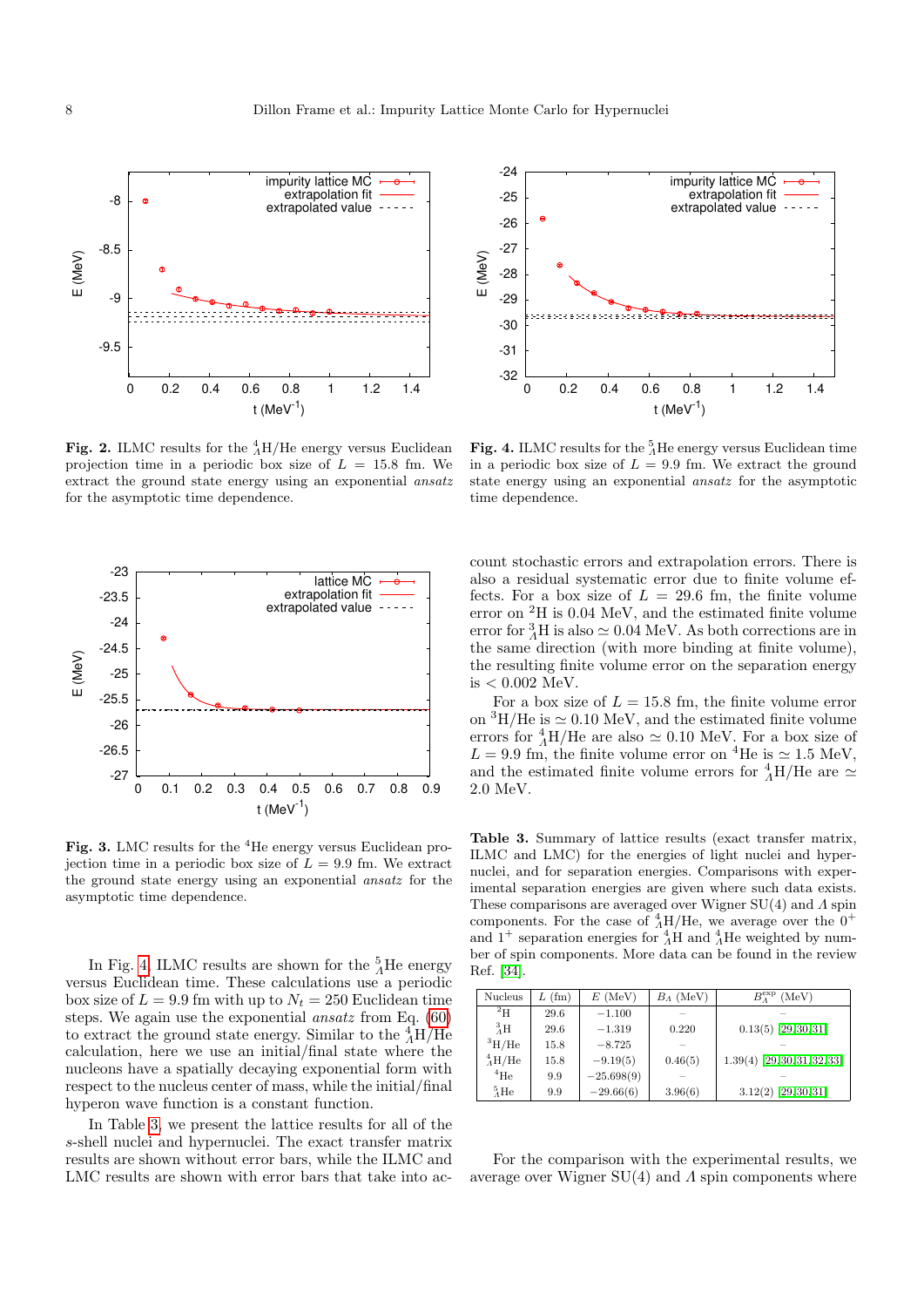data exists. We see that while the  $B_A^{\text{exp}}$  is larger than the experimental values for  $^{3}_{A}H$  and  $^{5}_{A}He$ , the separation is smaller than experimental value for  $^{4}_{\Lambda}$ H/He. This is an indication that there are deficiencies in our very simple treatment of the  $YN$  and  $NN$  interactions. However, this serves as a good starting point for determining the essential features of the  $YN$  interactions needed to describe the structure and properties of hypernuclei.

## <span id="page-8-15"></span>7 Discussion

We have shown, as a proof of principle, how state-of-theart NLEFT calculations can be extended to include hyperons. As the number of hyperons in realistic hypernuclei is small (typically one or two) relative to the number of nucleons, we have applied the ILMC method whereby the hyperon "impurity" is integrated out and represented by a hyperon "worldline", the position of which is updated during the MC calculation. Effectively, the standard NLEFT calculations for nucleons are augmented by a "background field" induced by the hyperon worldline. We have benchmarked the ILMC method by presenting preliminary MC results for the s-shell hypernuclei, using a simplified interaction similar to pionless EFT.

One of the most promising aspects of this work is the fact that the ILMC simulations scale very favorably with the number of nucleons. We have found that nearly all of the computational effort is consumed in calculating singlenucleon amplitudes as a function of the auxiliary field. As this part of the code scales linearly with the number of nucleons, it should be possible to perform calculations of hypernuclei with up to one hundred or more nucleons. We note also that the particular set of interactions that we have used here can also be directly applied to studying the properties of a bosonic impurity immersed in a superfluid Fermi gas. By modifying the included P-wave interactions of the impurity, we would also be able to describe the properties of an alpha particle immersed in a gas of superfluid neutrons. The possible applications of this method clearly go well beyond hypernuclear structure calculations and have general utility for numerous quantum many-body systems.

Returning to hypernuclear systems, the obvious next extension of this work is to include spin-dependent  $YN$ interactions. The importance of the spin-dependence of the  $YN$  interaction can be seen clearly in the splittings between the  $0^+$  and  $1^+$  states in  $^{4}_{A}H$  and  $^{4}_{A}He$  Ref. [\[28\]](#page-9-18). One should also include explicit  $\Lambda N$ - $\Sigma N$  transitions, see e.g. [\[35\]](#page-9-19), as well as one-meson exchange interactions that would put the  $YN$  interaction in the same EFT formalism [\[5,](#page-8-4) [6\]](#page-8-5) as currently used for the NN interaction in NLEFT [\[22\]](#page-9-7).

The number of adjustable parameters in the  $YN$  interaction will then increase. The most natural approach, in line with the treatment of the NN interaction, would be to fit such parameters to  $AN$  scattering phase shifts. However, due to the paucity of such data (especially at low energies), we expect to need at least the hypertriton binding energy as an additional constraint, as it is also done in continuum chiral EFT, see e.g. Ref. [\[6\]](#page-8-5). As the effects of  $AN$ - $\Sigma N$  transitions are included, it may be necessary to use further empirical data on other light hypernuclei to constrain the relevant LECs. A further extension concerns the extension to  $S = -2$  hypernuclei, which on the one hand would involve the  $YY$  interactions [\[36,](#page-9-20) [37,](#page-9-21) [38\]](#page-9-22) and on the other hand a modified ILMC algorithm for two interacting worldlines. Work along these lines is underway.

## Acknowledgments

We thank Avraham Gal, Hoai Le, Ning Li, Bing-Nan Lu and Andreas Nogga for useful discussions. This work was supported by DFG and NSFC through funds provided to the Sino-German CRC 110 "Symmetries and the Emergence of Structure in QCD" (NSFC Grant No. 11621131001, DFG Grant No. TRR110). The work of UGM was supported in part by VolkswagenStiftung (Grant no. 93562) and by the CAS President's International Fellowship Initiative (PIFI) (Grant No. 2018DM0034). The work of DL is supported in part by the U.S. Department of Energy (Grant No. DE-SC0018638) and the Nuclear Computational Low-Energy Initiative (NUCLEI) SciDAC project. The authors gratefully acknowledge the Gauss Centre for Supercomputing e.V. (www.gauss-centre.eu) for funding this project by providing computing time on the GCS Supercomputer JUWELS at the Jülich Supercomputing Centre (JSC).

## **References**

- <span id="page-8-0"></span>1. C. Korpa, A. Dieperink and R. Timmermans, Phys. Rev. C 65 (2002) 015208.
- <span id="page-8-1"></span>2. H. Polinder, J. Haidenbauer and U.-G. Meißner, Nucl. Phys. A 779 (2006) 244.
- <span id="page-8-2"></span>3. D. Lee, Prog. Part. Nucl. Phys. 63 (2009) 117.
- <span id="page-8-3"></span>4. T. A. Lähde and U.-G. Meißner, Lect. Notes Phys. 957 (2019), 1.
- <span id="page-8-4"></span>5. J. Haidenbauer, S. Petschauer, N. Kaiser, U.-G. Meißner, A. Nogga and W. Weise, Nucl. Phys. A 915 (2013) 24.
- <span id="page-8-5"></span>6. J. Haidenbauer, U.-G. Meißner and A. Nogga, Eur. Phys. J. A 56 (2020) 91.
- <span id="page-8-6"></span>7. D. Lonardoni, S. Gandolfi and F. Pederiva, Phys. Rev. C 87 (2013) 041303.
- <span id="page-8-7"></span>8. D. Gazda and A. Gal, Nucl. Phys. A 954 (2016) 161.
- <span id="page-8-8"></span>9. R. Wirth and R. Roth, Phys. Lett. B 779 (2018) 336.
- <span id="page-8-9"></span>10. R. Wirth, D. Gazda, P. Navrátil and R. Roth, Phys. Rev. C 97 (2018) 064315.
- <span id="page-8-10"></span>11. H. Le, J. Haidenbauer, U.-G. Meißner and A. Nogga, Phys. Lett. B 801 (2020) 135189.
- <span id="page-8-11"></span>12. J. Haidenbauer and I. Vidana, Eur. Phys. J. A 56 (2020) 55.
- <span id="page-8-12"></span>13. S. Bour, MSc thesis, University of Bonn (2009).
- <span id="page-8-14"></span>14. M. L. Wagman, F. Winter, E. Chang, Z. Davoudi, W. Detmold, K. Orginos, M. J. Savage and P. E. Shanahan, Phys. Rev. D 96 (2017) 114510
- <span id="page-8-13"></span>15. S. Elhatisari and D. Lee, Phys. Rev. C 90 (2014) 064001.